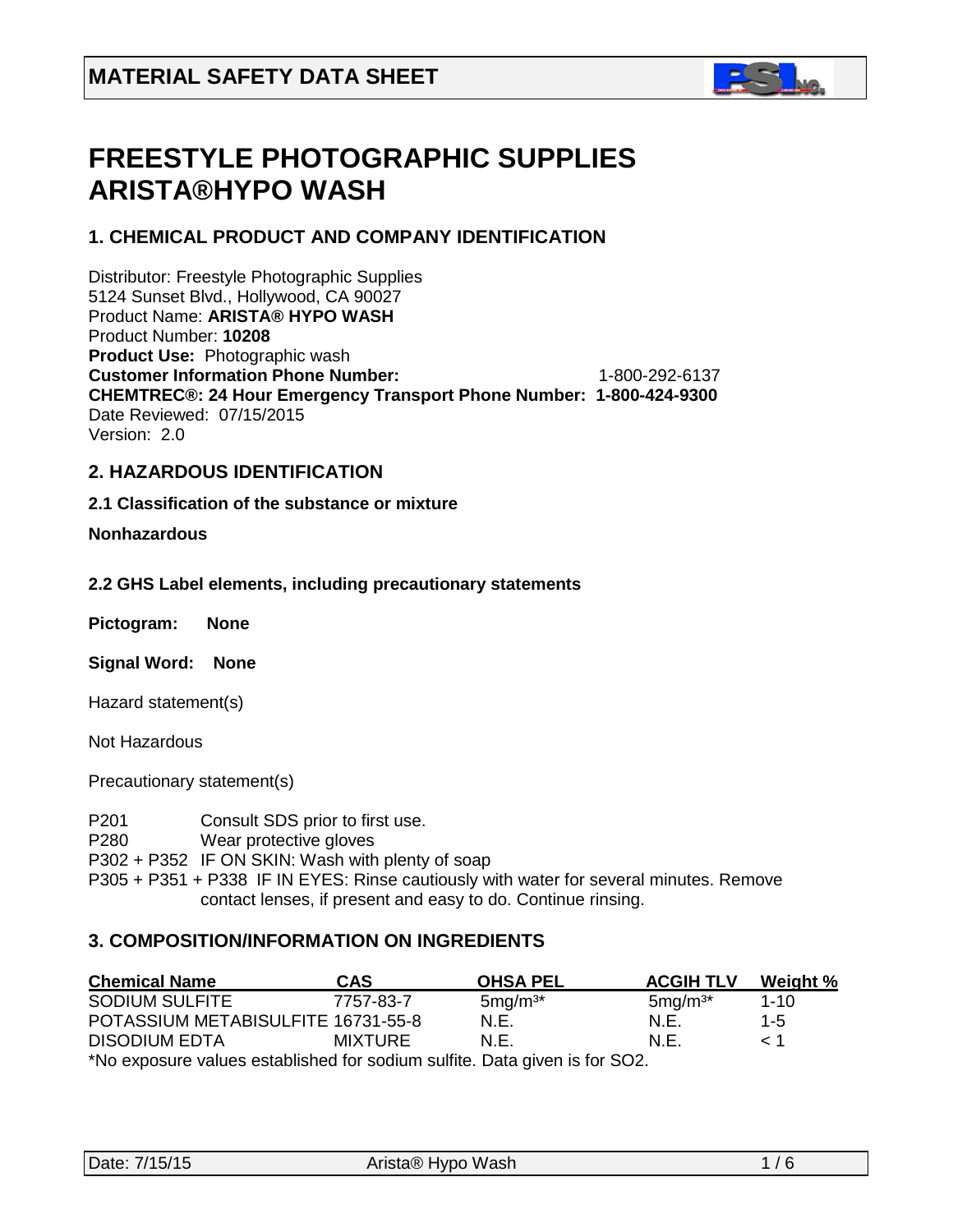

# **4. FIRST AID MEASURES**

### **4.1 Description of first aid measures**

- **Eye Contact:** Immediately flush eyes with plenty of water for at least 15 minutes. Get immediate medical attention.
- **Inhalation:** If symptomatic, remove to fresh air. If not breathing, give artificial respiration. If breathing is difficult, give oxygen. Get medical attention immediately.
- **Ingestion:** Do not induce vomiting. Only induce vomiting at the instruction of medical personnel. Call a physician or poison control center immediately. Never give anything by mouth to an unconscious person.
- **Skin Contact:** Flush skin with plenty of water and wash with a non-alkaline skin cleaner. Wash contaminated clothes before reuse. Get medical attention if irritation develops.
- **Aggravated Medical Conditions:** Individuals who are under the care of a physician or have chronic ailments, should consult a physician before using this product. May cause severe allergic reaction in some asthmatics and sulfite sensitive individuals.

### **5. FIRE FIGHTING MEASURES**

**5.1 Extinguishing media** Nonflammable Use agent appropriate for surrounding fire.

### **5.2 Special Hazards arising from substance or mixture**

 Fire or excessive heat may cause production of hazardous decomposition products. Combustion Products: Carbon dioxide, carbon monoxide, and oxides of sulfur.

#### **5.3 Advise for firefighters**

Wear self-contained breathing NIOSH/MSHA approved apparatus and protective clothing to prevent contact with skin and eyes. Fire or excessive heat may produce hazardous decomposition products. Combustion Products: Carbon dioxide, carbon monoxide, oxides of sulfur.

### **6. ACCIDENTAL RELEASE MEASURES**

#### **6.1 Personal precautions, protective equipment and emergency procedures**

Review fire and explosion hazards and safety precautions before proceeding with cleanup. Use appropriate personal protective equipment. Avoid contact with skin and eyes. Stop the spillage. Dike the spill. Prevent liquid from entering sewers, waterways or low areas. Absorb spillage in inert material. Soak up with sawdust, sand, or other absorbent material. Remove non-usable solid material and/or contaminated soil for disposal in an approved and permitted landfill.

#### **6.2 Environmental precautions**

 Prevent liquid from entering sewers, waterways or low areas. Discharge to sewer requires approval of permitting authority and may require pre-treatment. Contaminated surfaces should be cleaned using water.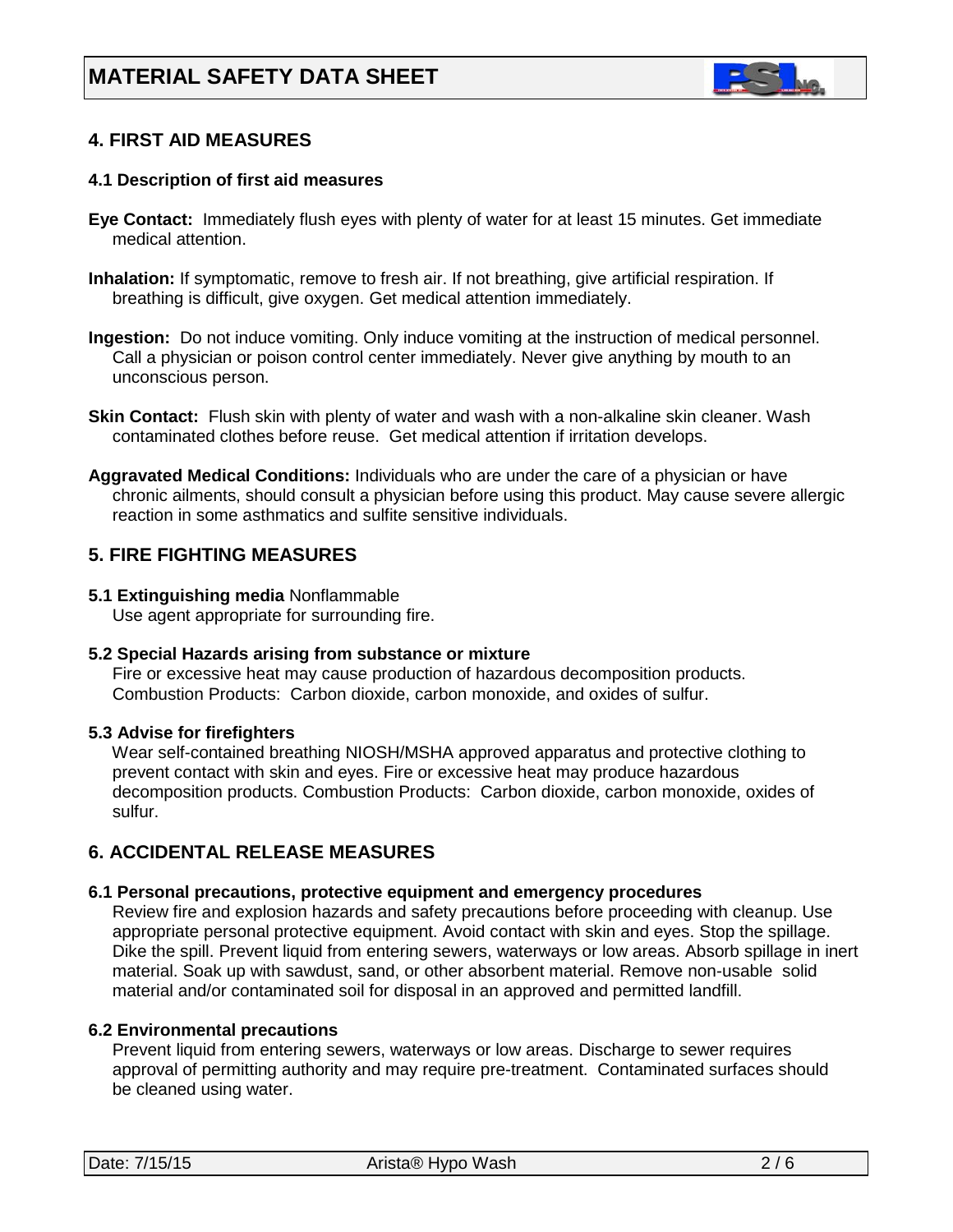

# **7. HANDLING AND STORAGE**

#### **7.1 Precautions for safe handling**

 Store in a cool, dry, well-ventilated area. Keep containers closed. Do not store or consume food, drink, or tobacco where they may become contaminated with this material.

#### **7.2 Conditions for safe storage, including any incompatibles**

All labeled precautions must be observed when handling, storing and transporting empty containers due to product residues. Triple rinse before disposal. Dispose of in a licensed facility.

### **8. EXPOSURE CONTROL / PERSONAL PROTECTION**

### **8.1 Control parameters**

See Section 3.

#### **8.2 Exposure controls**

Use good personal hygiene when handling this product. Wash hands after use, before smoking, or using the toilet. Facilities storing or utilizing this material should be equipped with an eyewash facility and a safety shower.

#### **Personal protective equipment**

**Eye Protection:** Safety glasses with side shields (or goggles).

**Respiratory Protection:** When this product is used in the intended way, no respiratory protection is anticipated to be necessary. If use conditions do not maintain vapors or fumes, use a NIOSH approved half-face cartridge respirator with HEPA cartridges.

Skin protection: Latex, rubber, or neoprene waterproof gloves are recommended.

 **Body protection:** Rubber or plastic apron or other protective clothing suitable for the exposure risk.

 **Respiratory protection:** Local exhaust ventilation is recommended. Ventilation must be adequate to keep hazardous ingredients below their exposure limits.

### **9. PHYSICAL AND CHEMICAL PROPERTIES**

#### **9.1 Information on basic physical and chemical properties**

Appearance And Odor: Colorless, odorless solution. Solubility In Water: Complete Boiling Point: >100º C Specific Gravity: 1.11 Freezing Point: N.E. Vapor Pressure: 18mm Hg @20º C Percent Volatile: 86.39 Melting Point: Not applicable Evaporation Rate: N.E. Vapor Density: N.E. Ph: 6.78

Date: 7/15/15 **Date: 7/15/15 Arista® Hypo Wash 3/6**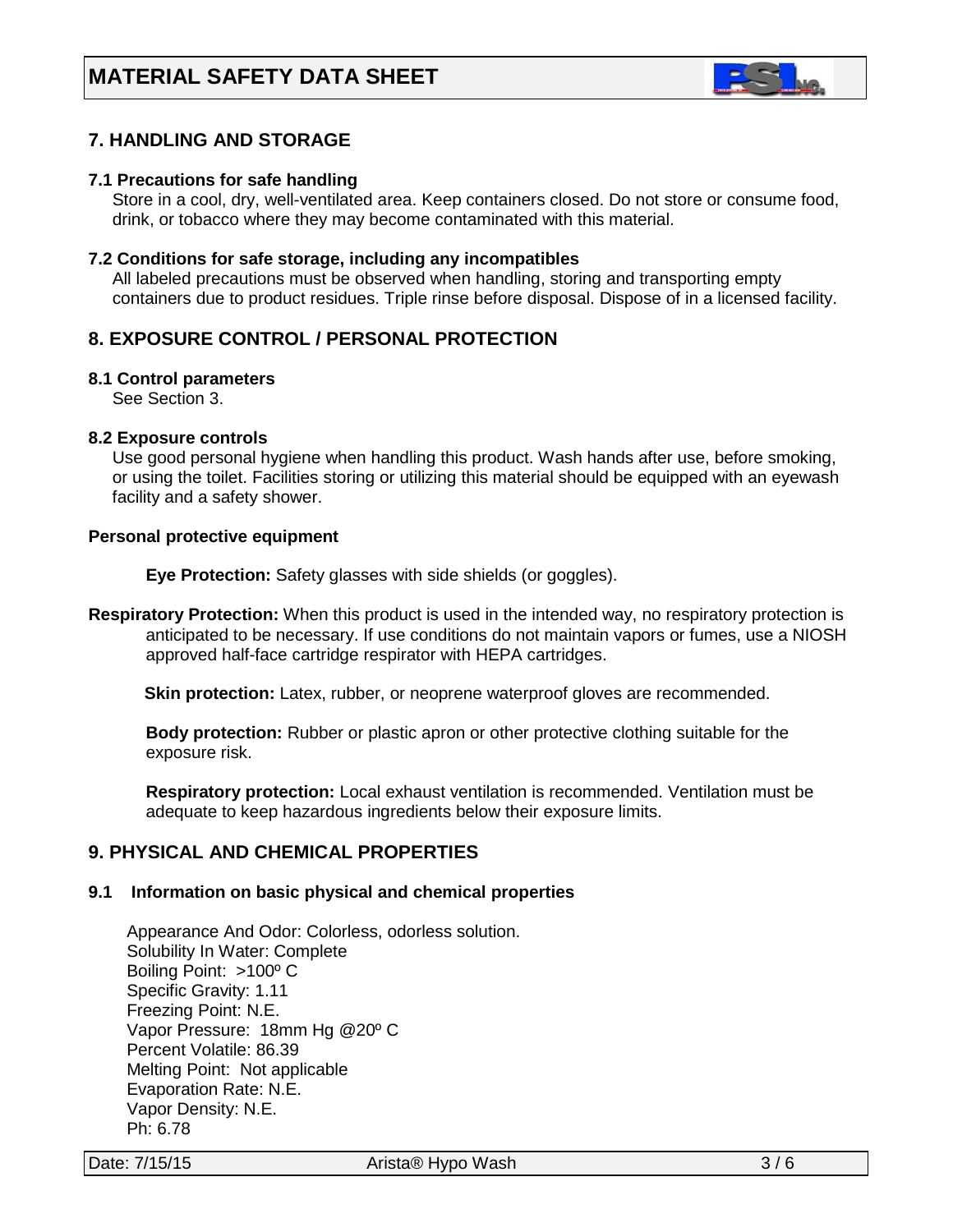

 Molecular Weight: Not applicable Pounds Per Gallon: 9.26 V.O.C. is 0.

### **10. STABILITY AND REACTIVITY**

**10.1 Reactivity**

**Stable** 

- **10.2 Chemical stability** Conditions To Avoid: Excessive heat that might cause decomposition.
- **10.3 Possibility of hazardous reactions** No data available
- **10.4 Conditions to avoid** Excessive heat that might cause decomposition.
- **10.5 Incompatible Materials** Strong acids
- **10.6 Decomposition Products** May produce oxides of sulfur and carbon

### **11. TOXICOLOGICAL INFORMATION**

**11.1 Information of toxicological effects**

### **C***C***omponent information**

### *Sodium Sulfite 7757-83-7*

**Acute toxicity:** Oral LD-50 (rat) 3,560 mg/kg Inhalation LD-50 (rat)  $>5,500$  mg/m<sup>3</sup> - 4 h Dermal: no data **Skin irritation:**  Skin – rabbit Result: No skin irritation **Eye irritation:**  Skin – rabbit Result: No skin irritation **Respiratory or Skin Sensitization** Prolonged or repeated exposure may cause allergic reactions in certain sensitive individuals. **Carcinogenicity/mutagenicity:** none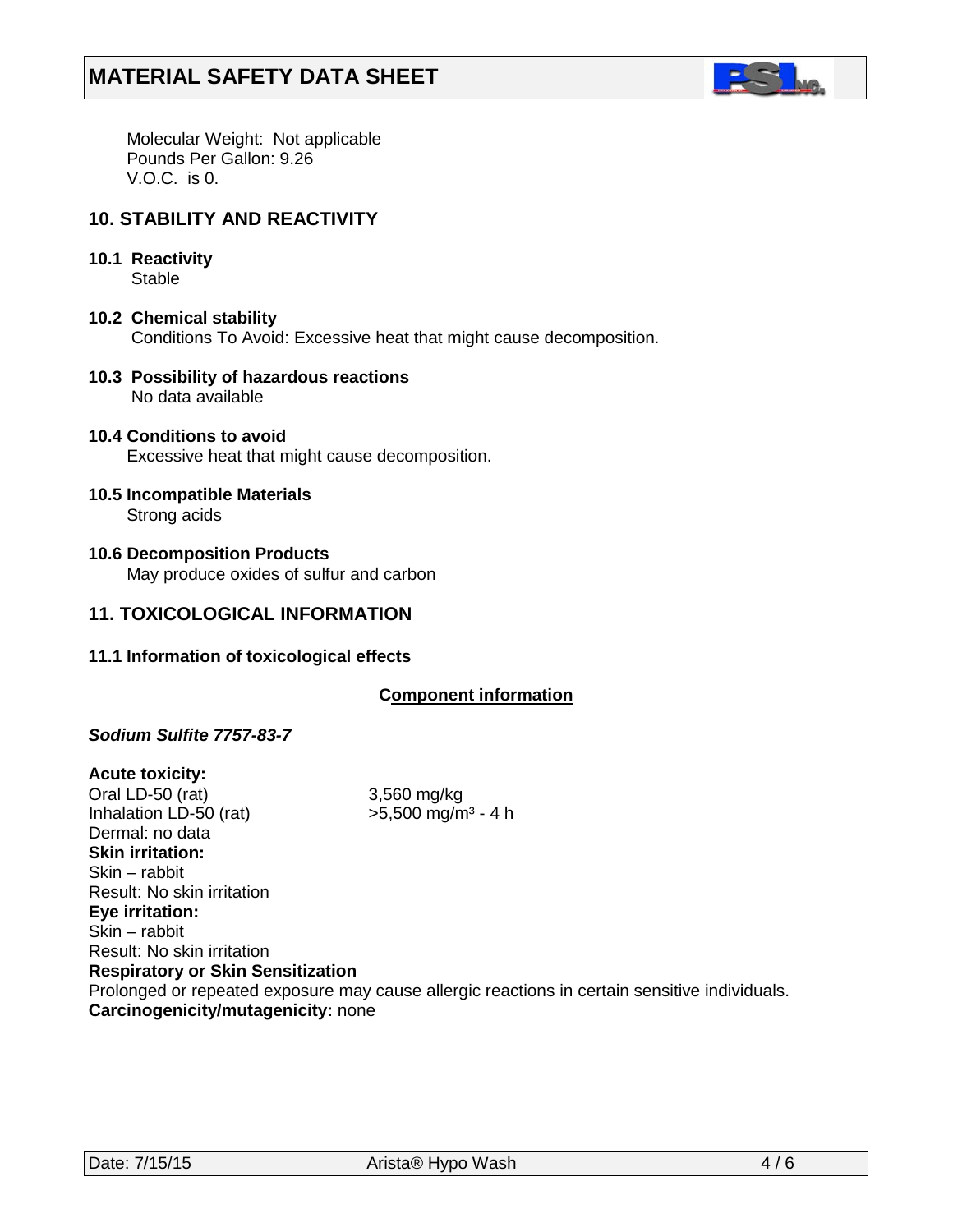

# **12. ECOLOGICAL INFORMATION**

### *<sup>U</sup>***Component information**

### *Sodium Sulfite 7757-83-7*

### **12.1 Toxicity**

Toxicity to fish LC50- Gambusia affinis (Mosquito fish) -660 mg/l – 96h

# **12.2 Persistence and degradability**

No data available

#### **12.3 Bioaccumulative potential** No data available

### **12.4 Mobility in soil**

No data available

### **12.5 Result of PBT and vPvB assessment**

Assessment not available as chemical assessment not required/not conducted

### **12.5 Other adverse effects**

None

### **13. DISPOSAL CONSIDERATIONS**

### **13.1 Waste treatment methods**

#### **Product**

Preferred options for disposal are to send to licensed reclaimers, or to permitted incinerators. Any disposal practice must be in compliance with federal, state, and local regulations. Do not dump into sewers, ground, or any body of water.

### **14. TRANSPORT INFORMATION**

#### **DOT (US)**

Not regulated

### **15. REGULATORY INFORMATION**

### **SARA 302 Components**

The following components are subject to reporting levels established by SARA Title III, Section 302: None

### **SARA 313 Components**

The following components are subject to reporting levels established by SARA Title III, Section 313: None